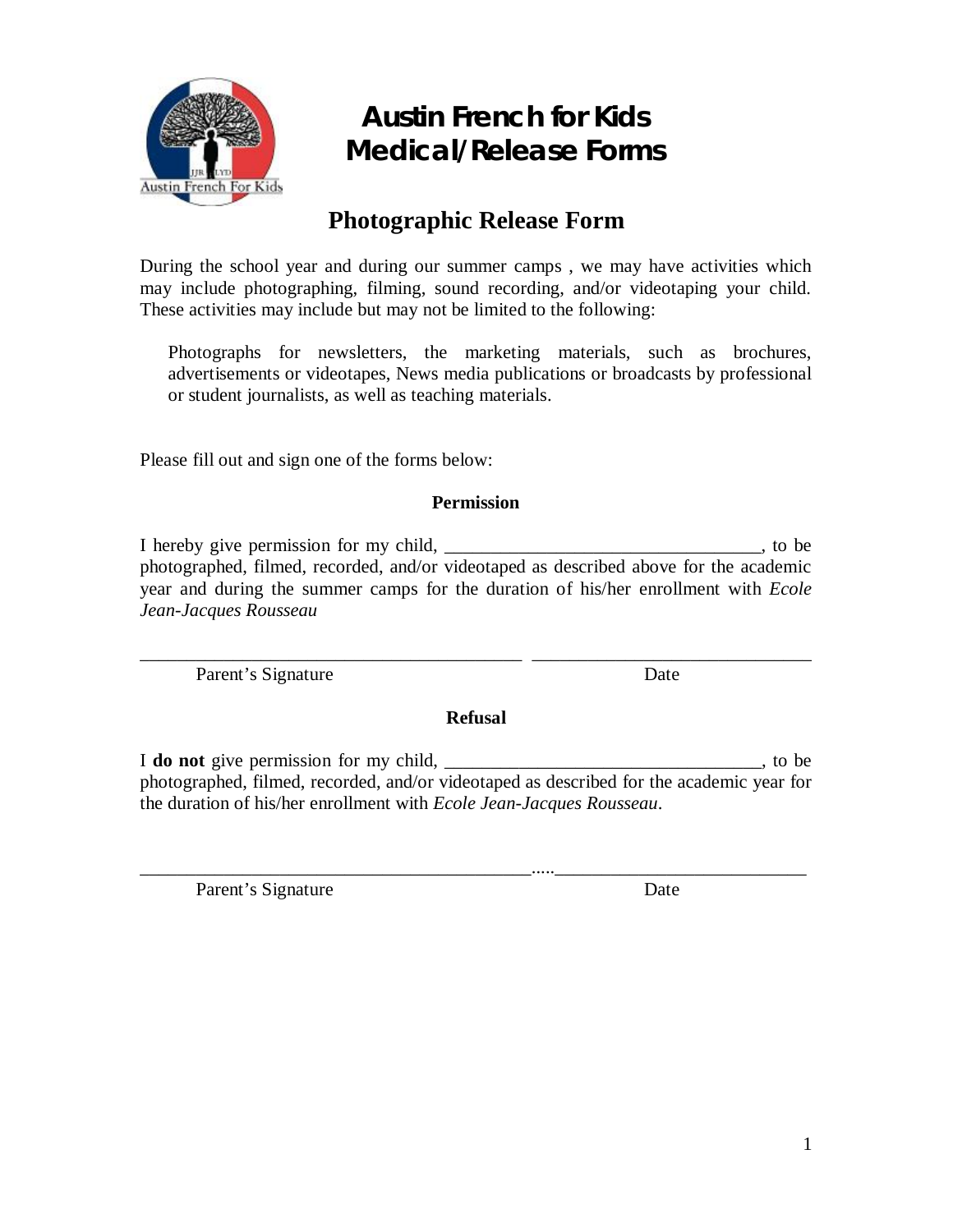

#### **Emergency Medical and Liability Release Form**

I, the undersigned, am the parent/legal guardian of the undersident sum who contains the understanding  $\mu$ is enrolled with Ecole Jean-Jacques Rousseau.

By signing this document, I confirm that:

- 1. I wish to have my child registered in the program and to have him/her participate in any activities during the program;
- 2. I release *Ecole Jean-Jacques Rousseau* and it's director, teachers, employees and volunteers assisting during the summer camp from any liability in connection with my child's participation in any events and activities with *Ecole Jean-Jacques Rousseau* which includes, without limitation, any liability related to an accident, an injury or illness suffered by my child;
- 3. I authorize *Ecole Jean-Jacques Rousseau* and persons associated therewith to consent to medical treatment for my child, to select the medical personnel, hospitals and/or clinics to treat my child in case of any accident, injury or illness that may occur;
- 4. In the event of an emergency, I authorize *Ecole Jean-Jacques Rousseau* to contact my child's doctor, to administer first aid, to take my child to a clinic or hospital (emergency room) or to take any other action deemed necessary by the school or its employees.

Physician's Name

Physician's Address **Example 20** 

Physician's Phone Number \_\_\_\_\_\_\_\_\_\_\_\_\_\_\_\_

Signature of Parent or Guardian Date

\_\_\_\_\_\_\_\_\_\_\_\_\_\_\_\_\_\_\_\_\_\_\_\_\_\_\_\_\_\_\_\_\_\_\_\_\_\_\_ \_\_\_\_\_\_\_\_\_\_\_\_\_\_\_\_\_\_\_\_\_\_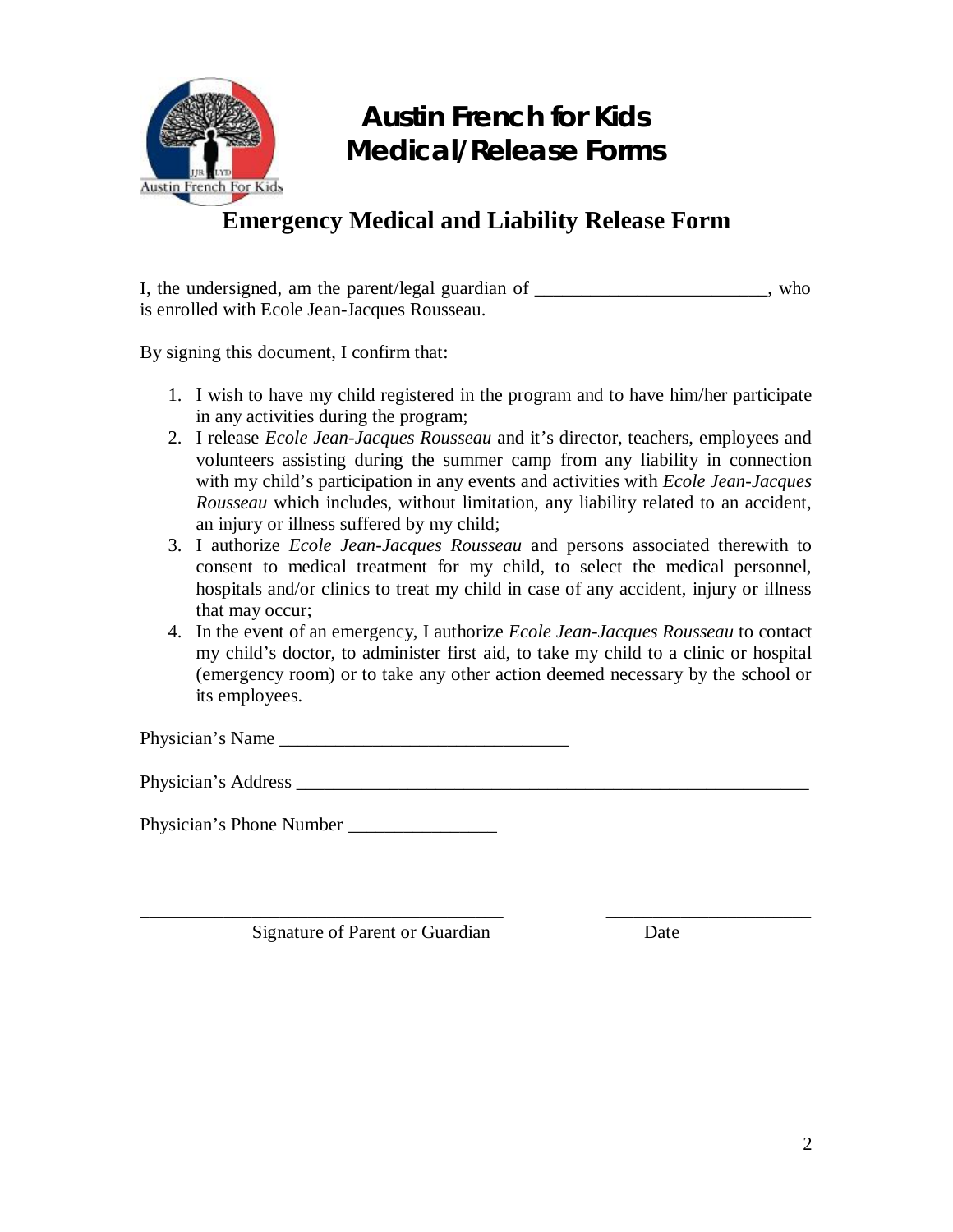

### **Child Release Form For Authorized Pick-ups**

Name of Child **Persons Authorized to Pick up Child:**

I authorize the following individuals to pick up my child from the program ANYTIME (include parents' names, cross out any spaces not used):

| <b>Name</b> | Phone #                                                            |  |
|-------------|--------------------------------------------------------------------|--|
| <b>Name</b> | <b>Phone</b> #<br><u> 1980 - Jan Barbara Barbara, prima popula</u> |  |
| <b>Name</b> | <b>Phone</b> #<br><u> a shekara ta 1999 a shekara t</u>            |  |
| <b>Name</b> | <b>Phone</b> #<br><u> 1989 - Alban Stores</u>                      |  |

I authorize the following individuals to pick up my child from school ONLY WHEN THEY HAVE WRITTEN CONSENT or I HAVE CALLED THE PROGRAM

| <b>Name</b> | Phone # | Relationship |
|-------------|---------|--------------|
| <b>Name</b> | Phone # | Relationship |

#### **In Case of Emergencies, please choose one of the following:**

□ The following individuals can be called in case of an emergency if I/we cannot be reached (e.g. in the event that my child becomes sick or requires non-emergency medical care), and I authorize these individuals to come and get my child if I cannot be reached:

| OR                              |             |                                                                                                                                                          |                 |
|---------------------------------|-------------|----------------------------------------------------------------------------------------------------------------------------------------------------------|-----------------|
|                                 |             |                                                                                                                                                          |                 |
| Parents' initials: _____ ____   |             | is/are the only authorized person/s to pick up my child, and I/we certify that I/we WILL<br>ALWAYS BE AVAILABLE TO BE CONTACTED in case of an emergency. |                 |
| Signature of parent or guardian |             |                                                                                                                                                          | <b>Date</b>     |
| <b>Address</b>                  | <b>City</b> | <b>State</b>                                                                                                                                             | <b>Zip Code</b> |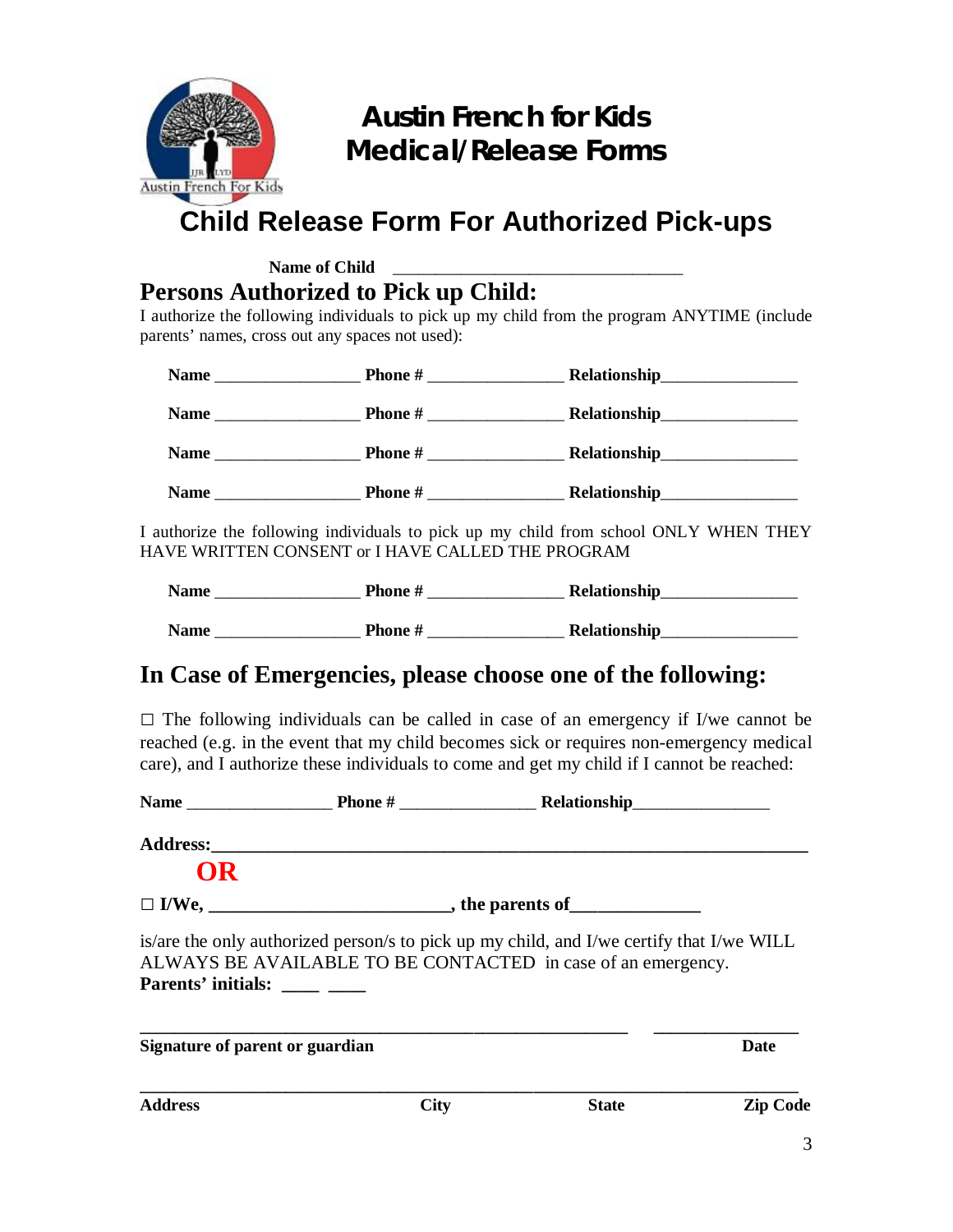

### **Statement of Special Needs**

| Do you have health insurance (please circle one)<br>yes<br>$\mathbf{n}\mathbf{o}$<br>If yes indicate the policy number, name and address of the company. Please include a<br>copy front and back of your insurance card. |
|--------------------------------------------------------------------------------------------------------------------------------------------------------------------------------------------------------------------------|
| Company name/address:                                                                                                                                                                                                    |
|                                                                                                                                                                                                                          |
| Does your child have any history of, or currently suffer from a heat related illness?<br>yes<br>n <sub>0</sub><br>If yes, please explain                                                                                 |
|                                                                                                                                                                                                                          |
| Does your child have any history of allergies, including food and medication allergies,<br>insects' stings and/or plants?<br>yes<br>no<br>If yes, please explain                                                         |
|                                                                                                                                                                                                                          |
| Does your child have a history of, or currently suffer from any medical condition (acute<br>or chronic) with which we should be aware of?<br>yes<br>$\mathbf{n}\mathbf{o}$<br>If yes, please explain                     |
|                                                                                                                                                                                                                          |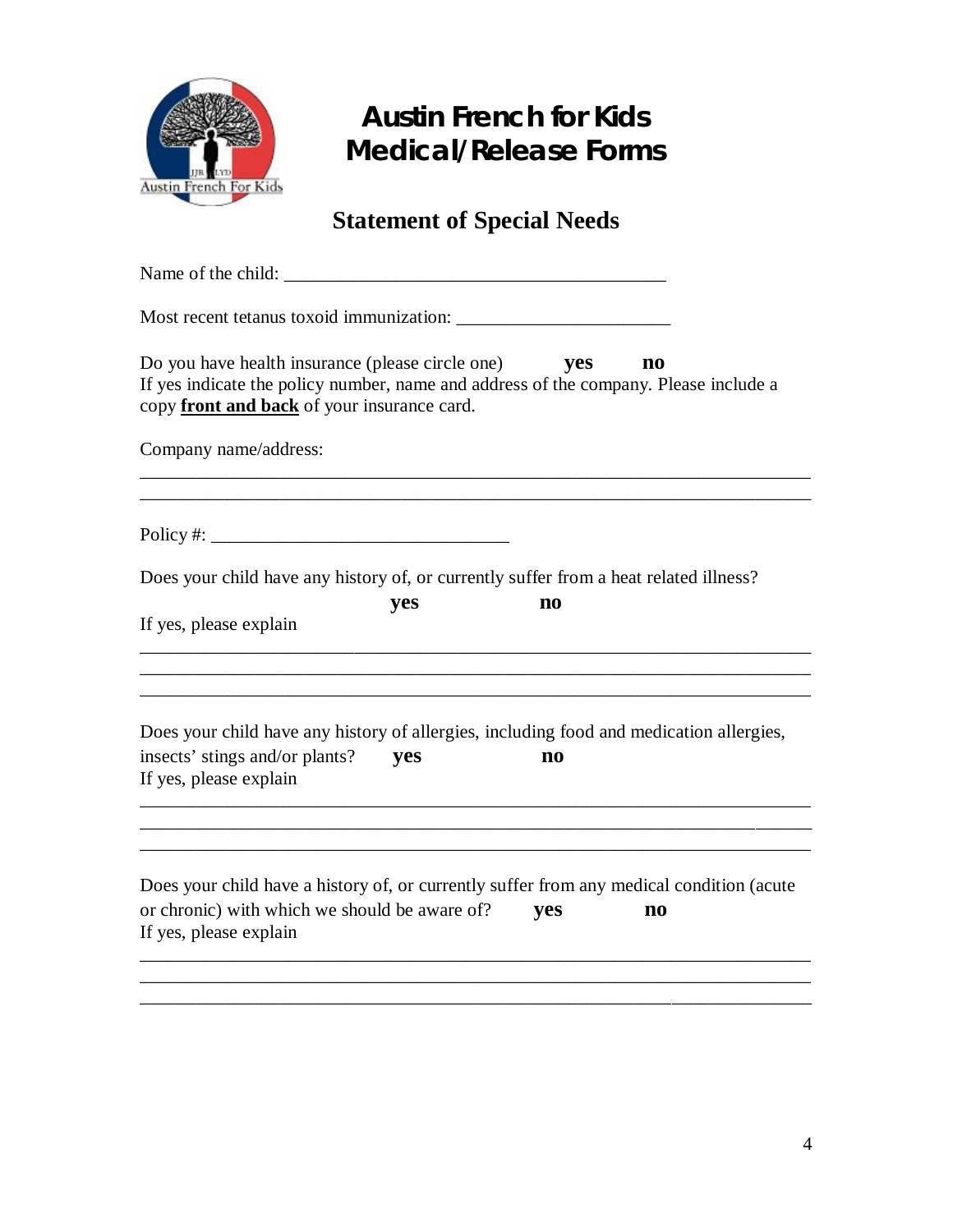

| Does your child have any disability?                                                                             | yes                    | $\mathbf{n}\mathbf{o}$ |
|------------------------------------------------------------------------------------------------------------------|------------------------|------------------------|
| If yes, please explain                                                                                           |                        |                        |
|                                                                                                                  |                        |                        |
|                                                                                                                  |                        |                        |
|                                                                                                                  |                        |                        |
| Parent's Signature                                                                                               |                        | Date                   |
| Does your child have any limiting medical condition that would limit camp participation?                         |                        |                        |
| yes                                                                                                              | $\mathbf{n}\mathbf{o}$ |                        |
| If yes, please explain                                                                                           |                        |                        |
|                                                                                                                  |                        |                        |
| Is your child currently taking any medications that may interfere with ability to safely<br>participate in camp? |                        |                        |
| yes                                                                                                              | $\mathbf{n}\mathbf{o}$ |                        |
| If yes, please explain                                                                                           |                        |                        |
|                                                                                                                  |                        |                        |
|                                                                                                                  |                        |                        |
|                                                                                                                  |                        |                        |
|                                                                                                                  |                        |                        |
|                                                                                                                  |                        |                        |

\_\_\_\_\_\_\_\_\_\_\_\_\_\_\_\_\_\_\_\_\_\_\_\_\_\_\_\_\_\_\_\_\_\_\_\_\_\_\_\_\_\_.....\_\_\_\_\_\_\_\_\_\_\_\_\_\_\_\_\_\_\_\_\_\_\_\_\_\_\_

Parent's Signature Date